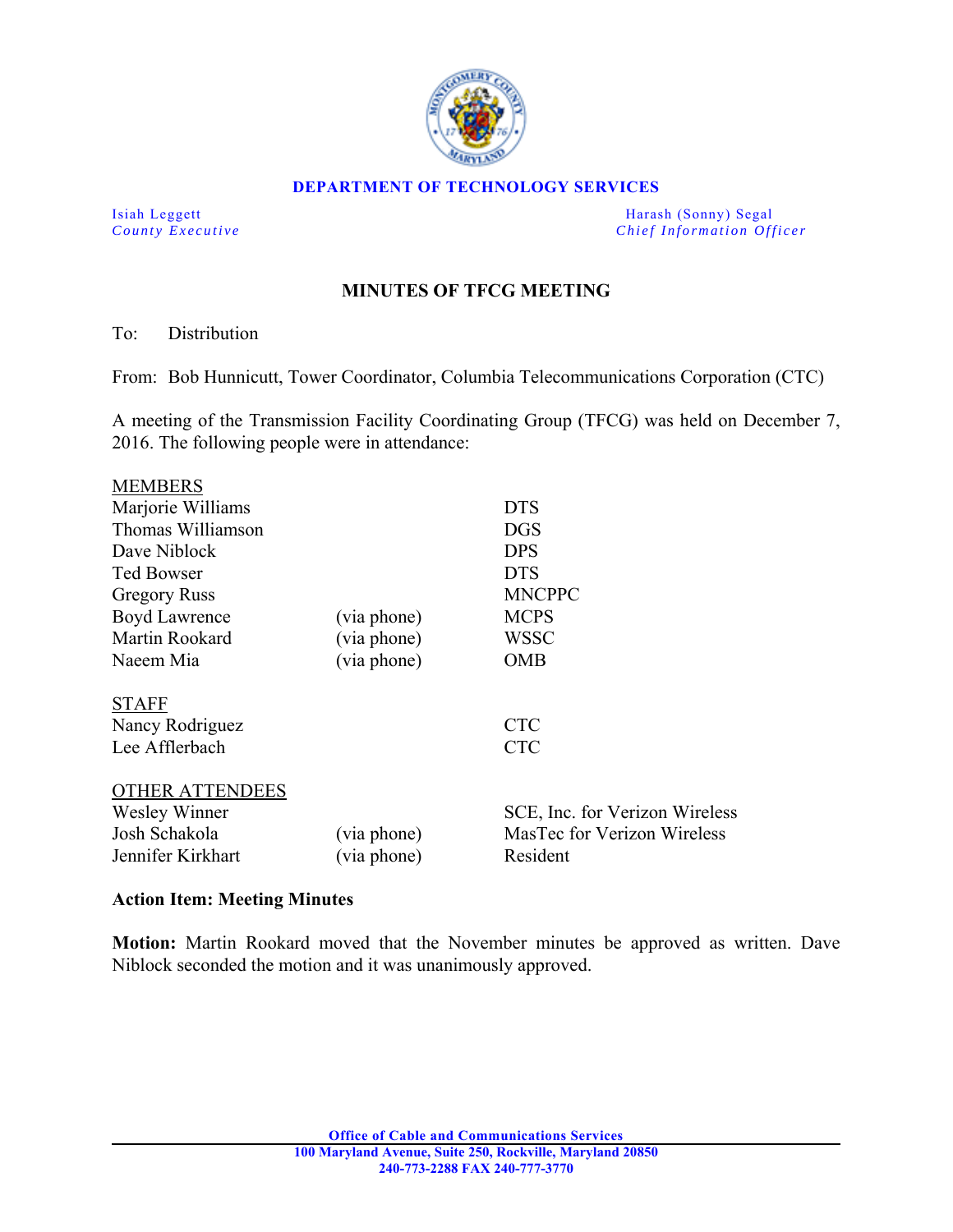Minutes of TFCG Meeting Held December 7, 2016 Page 2 of 4

### **Action Item: Consent Agenda**

1. *Application number*: 201612-03 *Type*: Minor Modification *Received*: 31 October 2016 *Applicant*: T-Mobile *Site Name/Location*: Daly Elementary School / 20301 Brandermill Drive, Germantown

*Zoning Standard*: R-90, Limited Use *Property Owner*: Board of Education *Description*: Add three 93"-high panel antennas at the 90' level on a 100'-high monopole. **Tower Coordinator Recommendation**: Conditioned on written approval from MCPS that they approve of the attachment at the time of permitting.

2. *Application number*: 201612-06 *Type*: Minor Modification *Received*: 10 November 2016 *Applicant*: T-Mobile

*Site Name/Location*: Rockville Measuring Station/ 15030 Frederick Road, Rockville *Zoning Standard*: IL, Limited Use *Property Owner*: CNS Microwave Inc. *Description*: Add three 57"-high panel antennas at 165' level on a 188'-high lattice tower. *Tower Coordinator Recommendation*: Recommended

3. *Application number*: 201612-07 *Type*: Minor Modification *Received*: 14 November 2016 *Applicant*: T-Mobile

*Site Name/Location*: Oakview Recreation Assn. / 1101 Corliss St, Silver Spring *Zoning Standard*: R-90, Limited Use *Property Owner*: Oakview Recreation Corp. *Description*: Add an emergency power generator and propane tank within the existing equipment area.

*Tower Coordinator Recommendation*: Recommended

4. *Application number*: 201612-08 *Type*: Co-location *Received*: 14 November 2016 *Applicant*: T-Mobile *Revised:* 29 November 2016 *Site Name/Location*: Village Square Apartments / 12011 Viers Mill Rd, Wheaton *Zoning Standard*: R-30, Limited use *Property Owner*: Louis Grossberg *Description*: Add three 96"-high panel antennas at the 50' level inside a stealth cylinder on an existing apartment building.

*Tower Coordinator Recommendation*: Recommended

5. *Application number*: 201701-02 *Type*:Minor Modification *Received*: 28 November 2016 *Applicant*: T-Mobile

*Site Name/Location*: PEPCO #195-S / 4751 Sandy Spring Road, Burtonsville *Zoning Standard*: R-200 – Limited Use *Property Owner*: PEPCO *Description*: Replace three antennas with three 73"-high panel antennas and add three RRUs at the 149' level on a 150'-high PEPCO transmission line tower.

*Tower Coordinator Recommendation*: Recommended.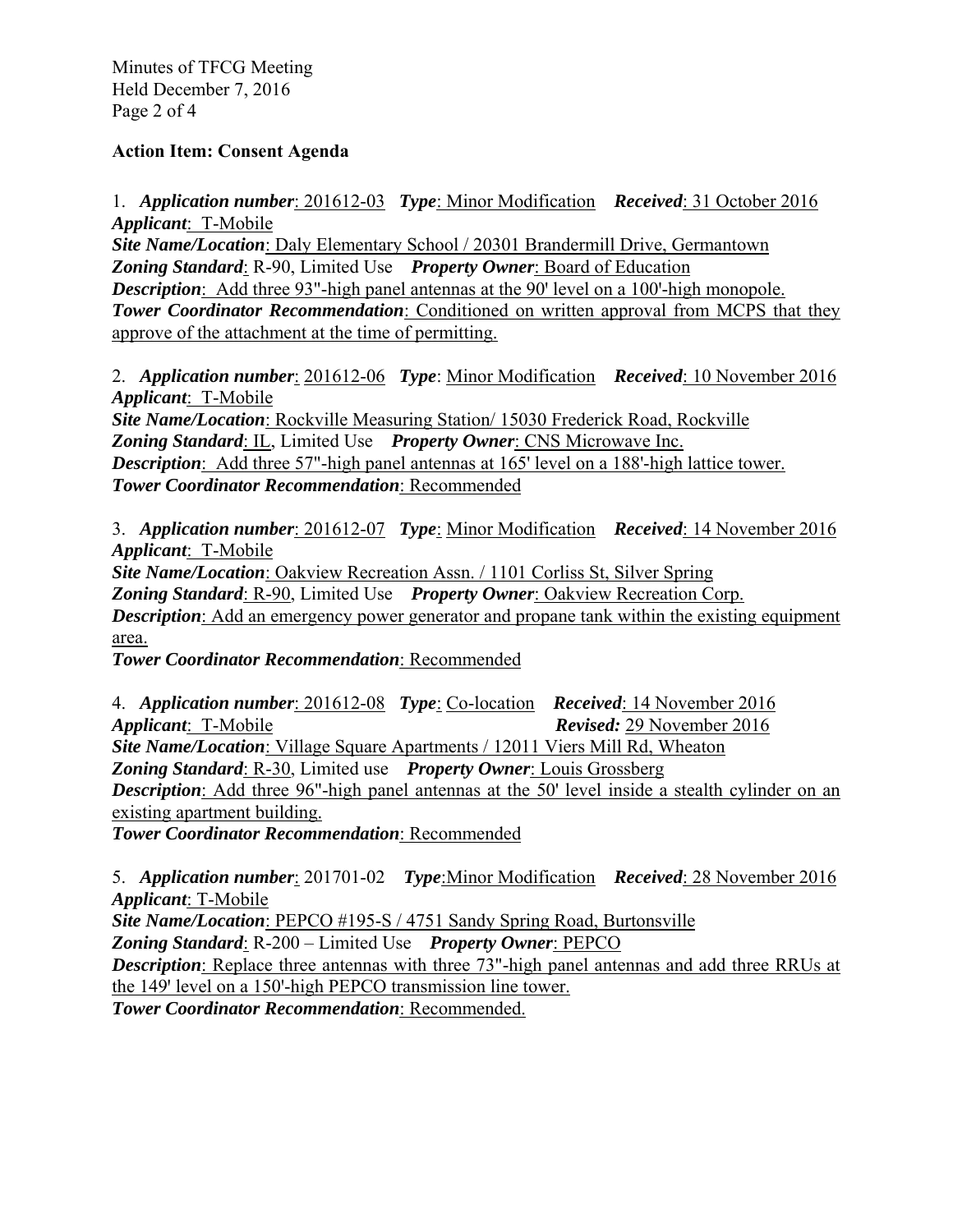Minutes of TFCG Meeting Held December 7, 2016 Page 3 of 4

6. *Application number*: 201701-03 *Type*:Minor Modification *Received*: 28 November 2016 *Applicant*: T-Mobile

*Site Name/Location*: Park Montgomery Apartments / 8860 Piney Branch Road, Silver Spring *Zoning Standard*: R-H –Limited Use *Property Owner*: Park Montgomery, LP *Description*: Add three remote radio units (RRU) behind three existing antennas at the 141' level atop a 133'-high apartment building.

*Tower Coordinator Recommendation*: Recommended.

**Motion:** Dave Niblock moved that all items on the Consent Agenda be recommended. Thomas Williamson seconded the motion and it was unanimously approved.

# **Regular Agenda**

7. *Application number***:** 201609-37 *Type***:** Colocation *Received (date)***:** 15 August 2016 *Applicant***:** WSSC

*Site Name/Location***:** Damascus Tower/ 26149 Ridge Road, Gaithersburg

*Zoning Standard***:** I-1, Limited Use *Property Owner***:** Montgomery County

**Description:** Attach one 29"-high omni-directional antenna at the 240' level on a 252'-high lattice tower.

**Tower Coordinator Recommendation:** Conditioned on the applicant providing written approval from Montgomery County that they approve of the attachment at the time of permitting.

Nancy Rodriguez reported that at its September  $7<sup>th</sup> TFCG$  meeting the committee tabled this application at the request of Thomas Williamson until WSSC submits a structural analysis report to DGS for review. We are placing this application on the agenda again to see if the request has been fulfilled.

Thomas Williamson reported that he has yet to receive a structural from WSSC. In addition, July Miller has expressed interested in collocating on this tower to support the public safety radio project and Mr. Williamson would like to table the application until he knows how public safety radio project is moving forward.

**Motion:** Thomas Williamson moved that the application be tabled. Martin Rookard seconded the motion and it was unanimously approved.

8. *Application number*: 201611-126 *Type*: New Tower *Received*: 3 October 2016 *Applicant*: Verizon Wireless *Revised:* 29 November 2016 *Site Name/Location*: Extra Space Parklawn / 12030 Parklawn Drive, Rockville *Zoning Standard*:IL-1.10,H-50 - Limited Use *Property Owner*: ESS Prisa, LLC *Description*: Construct a 100'-high monopole and attach twelve 96"-high panel antennas at the 100' level.

*Tower Coordinator Recommendation*: Recommended